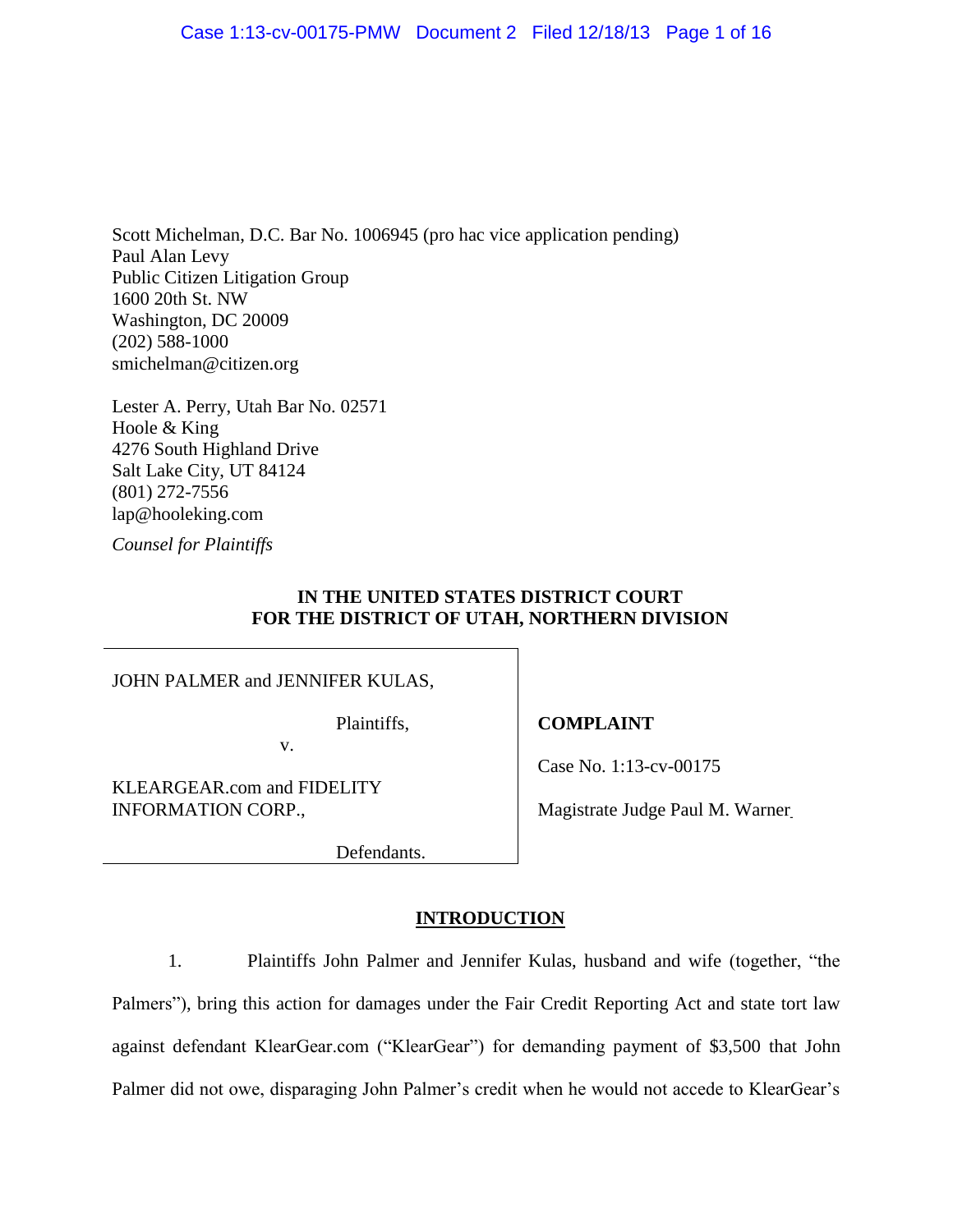#### Case 1:13-cv-00175-PMW Document 2 Filed 12/18/13 Page 2 of 16

unwarranted demand, and then failing to investigate and correct the erroneous information about John's supposed "debt" after the Palmers disputed it. The Palmers also seek a declaratory judgment against KlearGear and the debt collector Fidelity Information Corporation ("Fidelity") to establish the invalidity of John Palmer's supposed "debt."

2. KlearGear's erroneous credit report has marred John Palmer's credit for more than a year. During that time, the Palmers have been delayed or denied outright in their attempts to obtain credit and suffered a variety of hardships and emotional distress as a result. In particular, in October 2013, the Palmers spent three weeks without heat in their home for themselves and their three-year-old son when their furnace broke and they were unable to obtain credit to purchase a new one. Now, the Palmers wish to sell their home and buy a new one, but they are deterred from doing so because of the negative report on John's credit.

3. KlearGear's underlying claim that John Palmer owed it money was based on an online review that his wife Jennifer wrote in February 2009 criticizing KlearGear's customer service after John placed an order with KlearGear in December 2008 and KlearGear never delivered it. According to KlearGear, this critical online review constituted a violation of a "nondisparagement clause" in KlearGear's online Terms of Sale and Use that forbade anyone who did business with KlearGear from "taking any action that negatively impacts KlearGear.com, its reputation, products, services, management or employees." This clause, however, did not appear in the Terms of Sale and Use when John did business with KlearGear; rather, the clause was added more than three years later. And even if had been present at the time of John's transaction,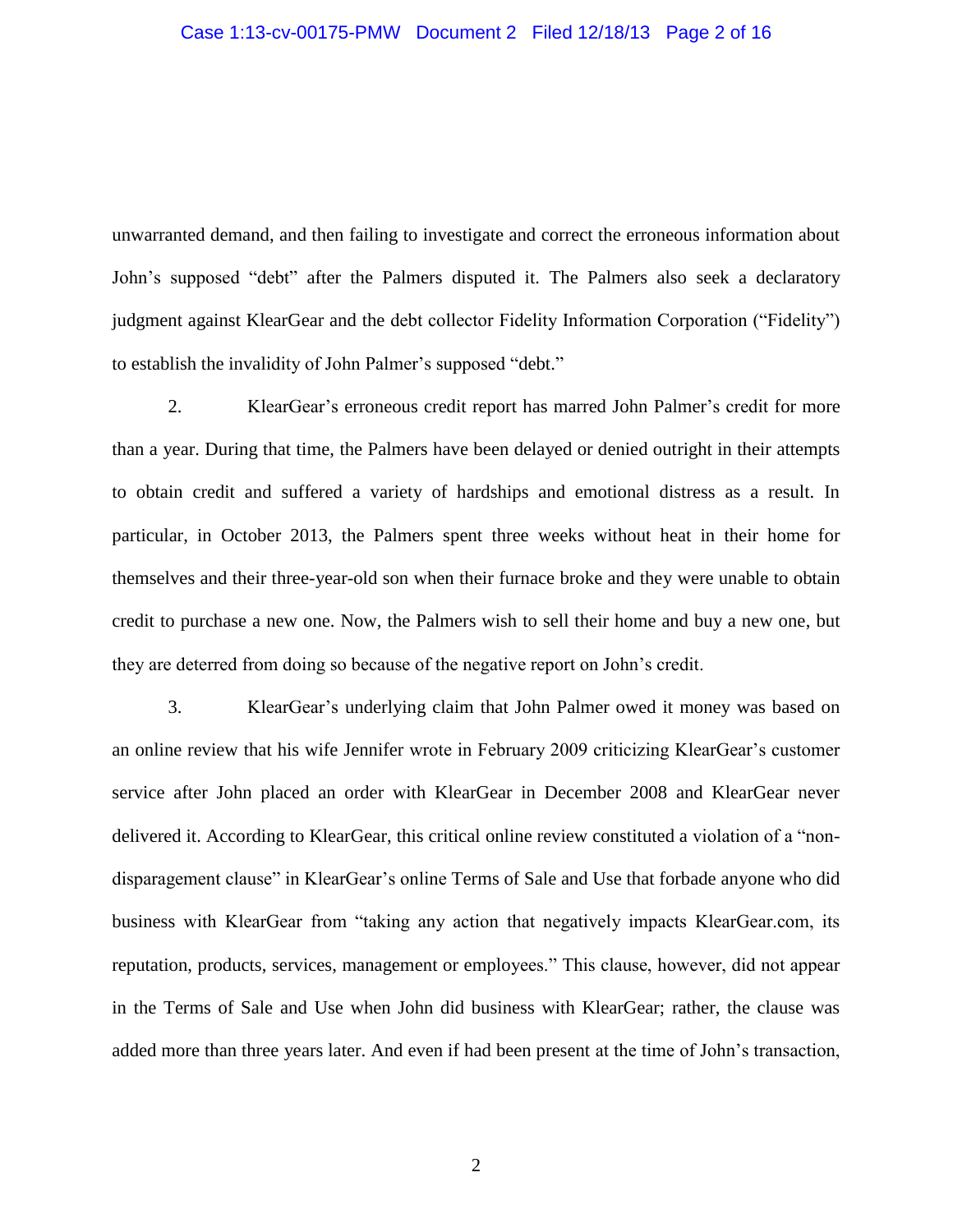#### Case 1:13-cv-00175-PMW Document 2 Filed 12/18/13 Page 3 of 16

the clause would be unenforceable under basic principles of contract law and under the First Amendment.

4. In sum, KlearGear attempted to punish a dissatisfied customer for his wife's criticism of KlearGear, then abused the credit reporting system in an attempt to extort money that the customer did not owe and could not possibly have owed. To obtain compensation for the harms KlearGear caused and to clear up the status of John Palmer's alleged "debt" so that he can restore his credit, the Palmers now seek relief from this Court.

#### **PARTIES**

5. Plaintiffs John Palmer and Jennifer Kulas, husband and wife, are citizens of Utah. They lived in Bountiful, Utah, when John Palmer made an online purchase from KlearGear in December 2008 and when Jennifer Kulas wrote an online review in February 2009 criticizing KlearGear's customer service. The Palmers now live in Layton, Utah.

6. Defendant KlearGear.com is a non-public corporation in the business of selling retail goods over the internet. According to its website, KlearGear is located in Grandville, Michigan, and sells "computer-themed giftware, apparel, gadgets, and one-of-a-kind private label merchandise."

7. Defendant Fidelity Information Corporation is a non-public corporation in the business of debt collection. Its website lists its address as a post office box in Los Angeles, California. Several internet sources indicate an address for the company in Pacific Palisades, California.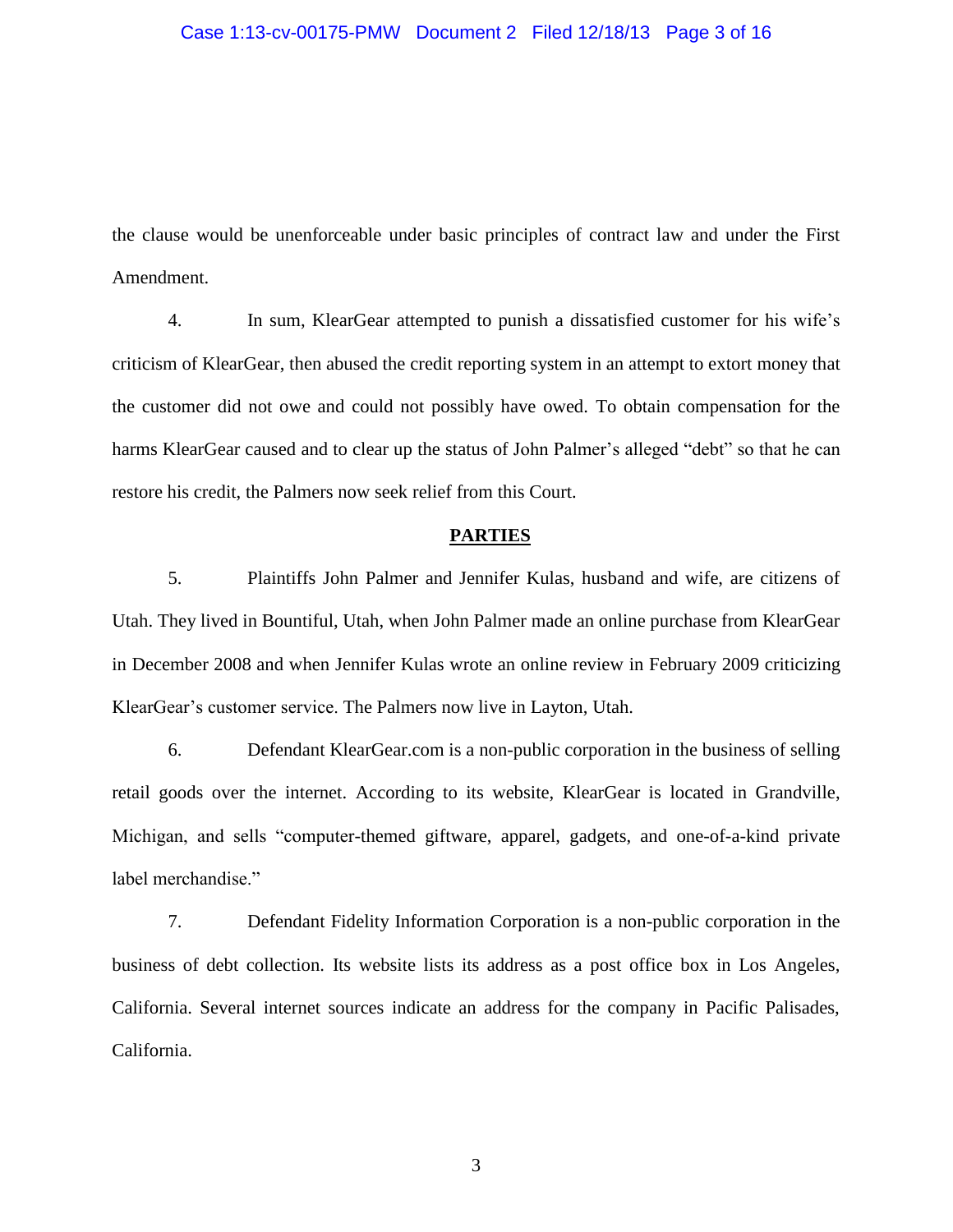### **JURISDICTION AND VENUE**

8. This Court has jurisdiction over the Fair Credit Reporting Act claims pursuant to 28 U.S.C. § 1331 (federal question jurisdiction), and this Court has jurisdiction over all other claims pursuant to 28 U.S.C. § 1367 (supplemental jurisdiction), because those claims form part of the same case or controversy.

9. This Court also has jurisdiction over the entire action on the basis of diversity of citizenship pursuant to 28 U.S.C. § 1332, because none of the defendants is a citizen of the same state as the plaintiffs and the complaint seeks relief of more than \$75,000.

10. Venue lies in this district pursuant to 28 U.S.C. § 1391(b)(2), because a substantial part of the events giving rise to the claims occurred here.

### **FACTUAL ALLEGATIONS**

# **The Initial Order and the Online Review**

11. On or about December 22, 2008, John Palmer placed an online order from KlearGear. He purchased two small items — a desk toy and a keychain — and paid for them at the time of the order via his PayPal account. The value of the entire order, including shipping, was less than \$20. The items were intended as Christmas gifts.

12. The items never arrived.

13. After a few weeks passed, John attempted to contact KlearGear several times by calling the phone numbers provided on the company's website. He was unable to reach anyone at KlearGear.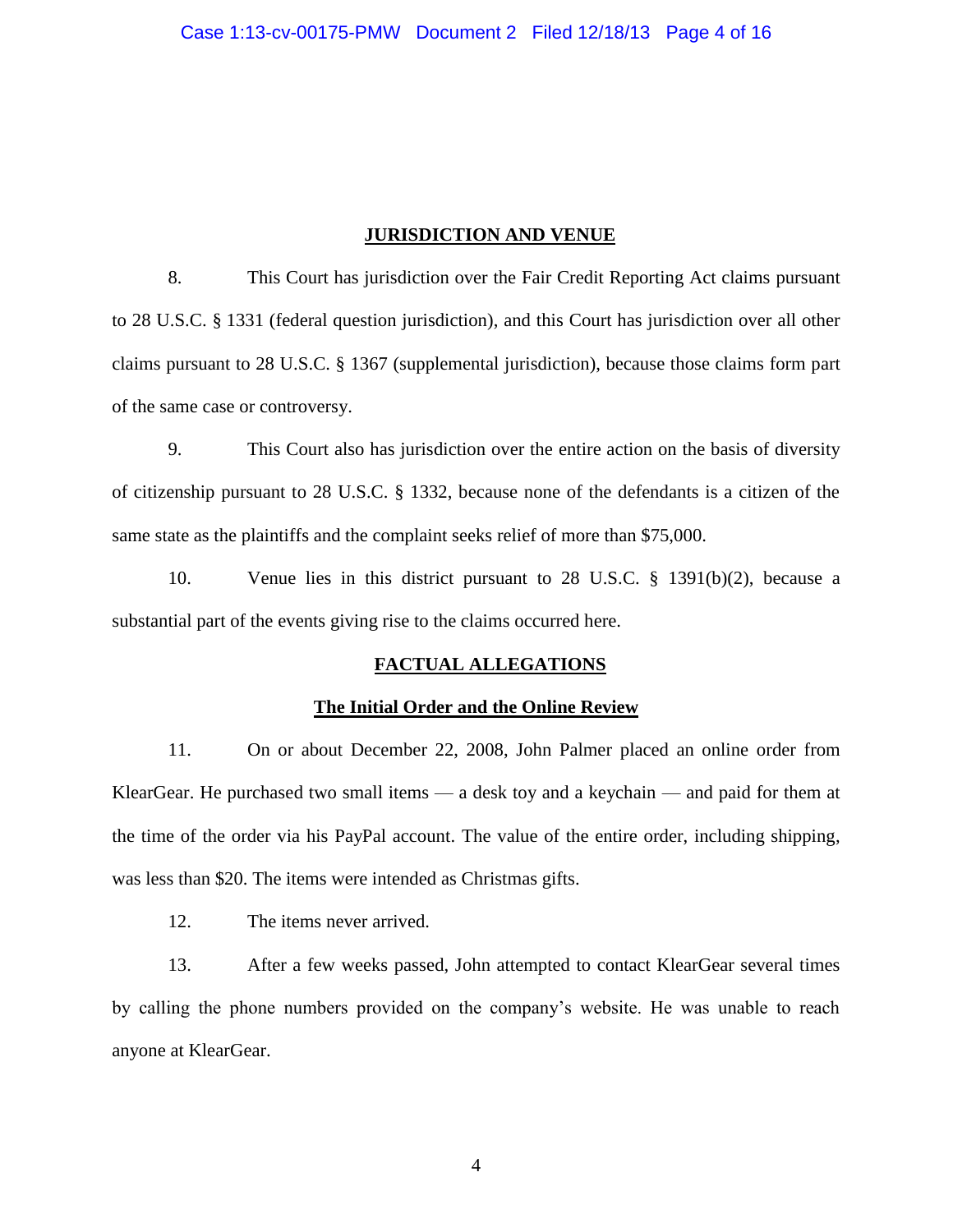14. John's wife Jennifer then contacted KlearGear's customer service representatives by email. In the ensuing email exchage, the KlearGear representative claimed that the order had not been paid for and ultimately cancelled the order.

15. On February 6, 2009, Jennifer posted a review on RipoffReport.com in which she criticized the inaccessibility of KlearGear's customer service representatives by telephone and the handling of John's order.

#### **KlearGear's Demand and Subsequent Retaliation Against the Palmers**

16. More than three years later, on May 29, 2012, John Palmer received an email from the email address Legal@KlearGear.com demanding that John have the review on RipoffReport.com removed within 72 hours or pay KlearGear \$3,500. According to the email, which was signed by Stephen Gutman of KlearGear's Legal Affairs department, John violated a "non-disparagement clause" in KlearGear's Terms of Sale and Use when Jennifer posted a critical review on RipoffReport.com.

17. The text of the "non-disparagement clause" to which the email referred forbade KlearGear's customers from "taking any action that negatively impacts KlearGear.com, its reputation, products, services, management or employees."

18. This clause did not appear in the Terms of Sale and Use when John Palmer placed an order from KlearGear in 2008.

19. Based on past versions of KlearGear's Terms of Sale and Use available at the Internet Archive, https://archive.org, it appears that KlearGear's Terms of Sale and Use did not include a "non-disparagement clause" until sometime after April 28, 2012. Thus, KlearGear's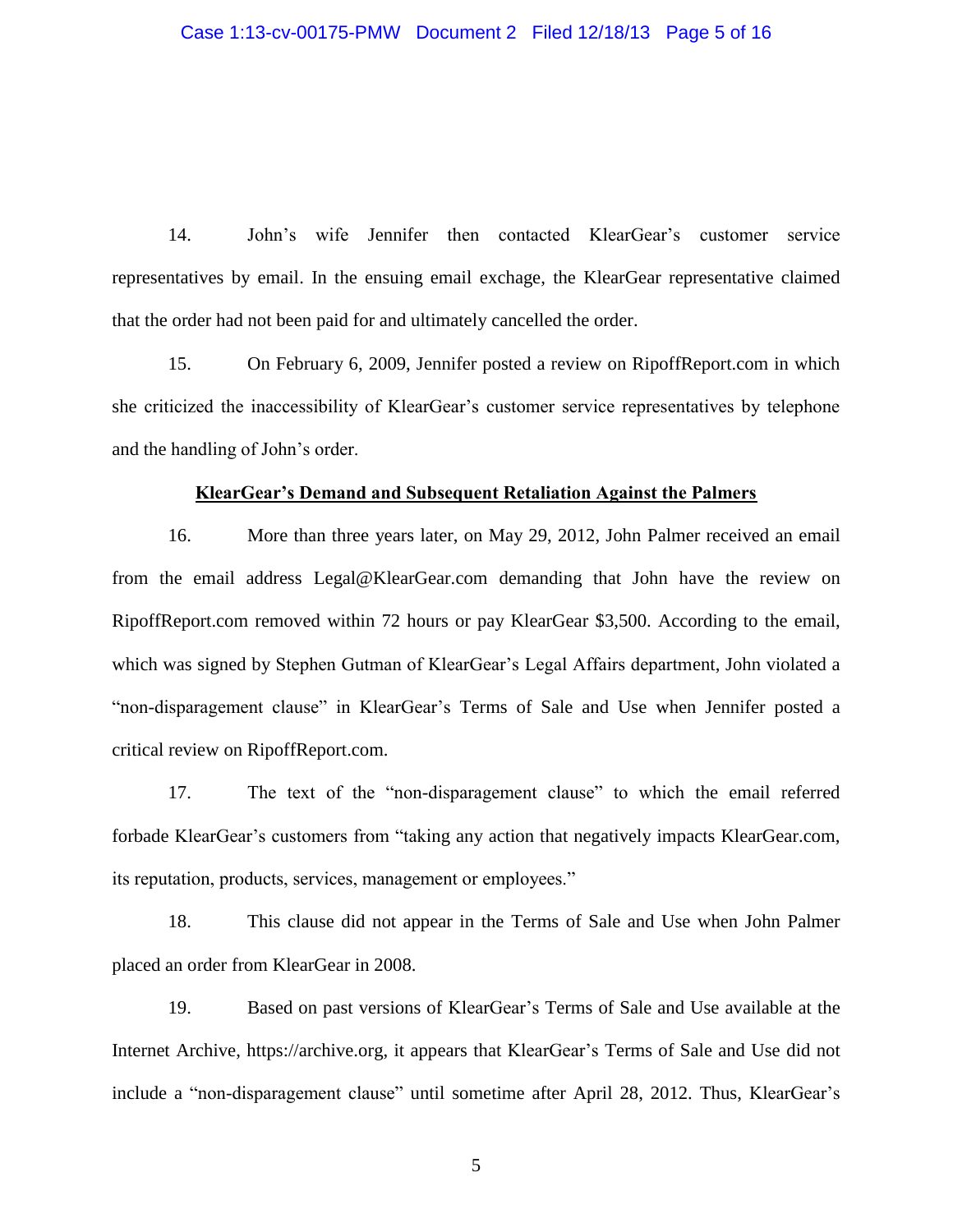monetary demand was based on a term that did not appear in KlearGear's Terms of Sale and Use until more than three years after John's transaction with KlearGear.

20. At the time of John's transaction with KlearGear in 2008, and (on information and belief) at all times subsequently, KlearGear's Terms of Sale and Use were drafted solely by or for KlearGear and presented in a manner that provided no opportunity for negotiation over any provision of the Terms.

21. To complete an order on KlearGear.com, a consumer is required to electronically "check" a box on the website next to the statement, "I have read and agree to the KlearGear.com Terms of Sale." These Terms appear on a separate webpage accessible via a web link. No provision of the Terms was explained to John Palmer. On information and belief, no provision of the Terms is explained to any customer. It is not possible for a customer to make an online order with KlearGear without checking the box indicating agreement to the Terms of Sale and Use.

22. In response to KlearGear's demand, John Palmer explained to Gutman, over the course of several emails between May 29 and June 4, 2012, (1) that the "non-disparagement clause" was not in the Terms of Sale and Use at the time of John's order from KlearGear; (2) that John did not write the review on RipoffReport.com; and (3) that RipoffReport.com has a policy of not removing reviews so John did not have control over whether the review remained online.

23. Regarding whether the "non-disparagement clause" appeared in the Terms of Sale and Use in 2008, Gutman responded that "[b]usiness agreements are organic and subject to change." Regarding the author of the post, Gutman maintained that "[i]f you disparaged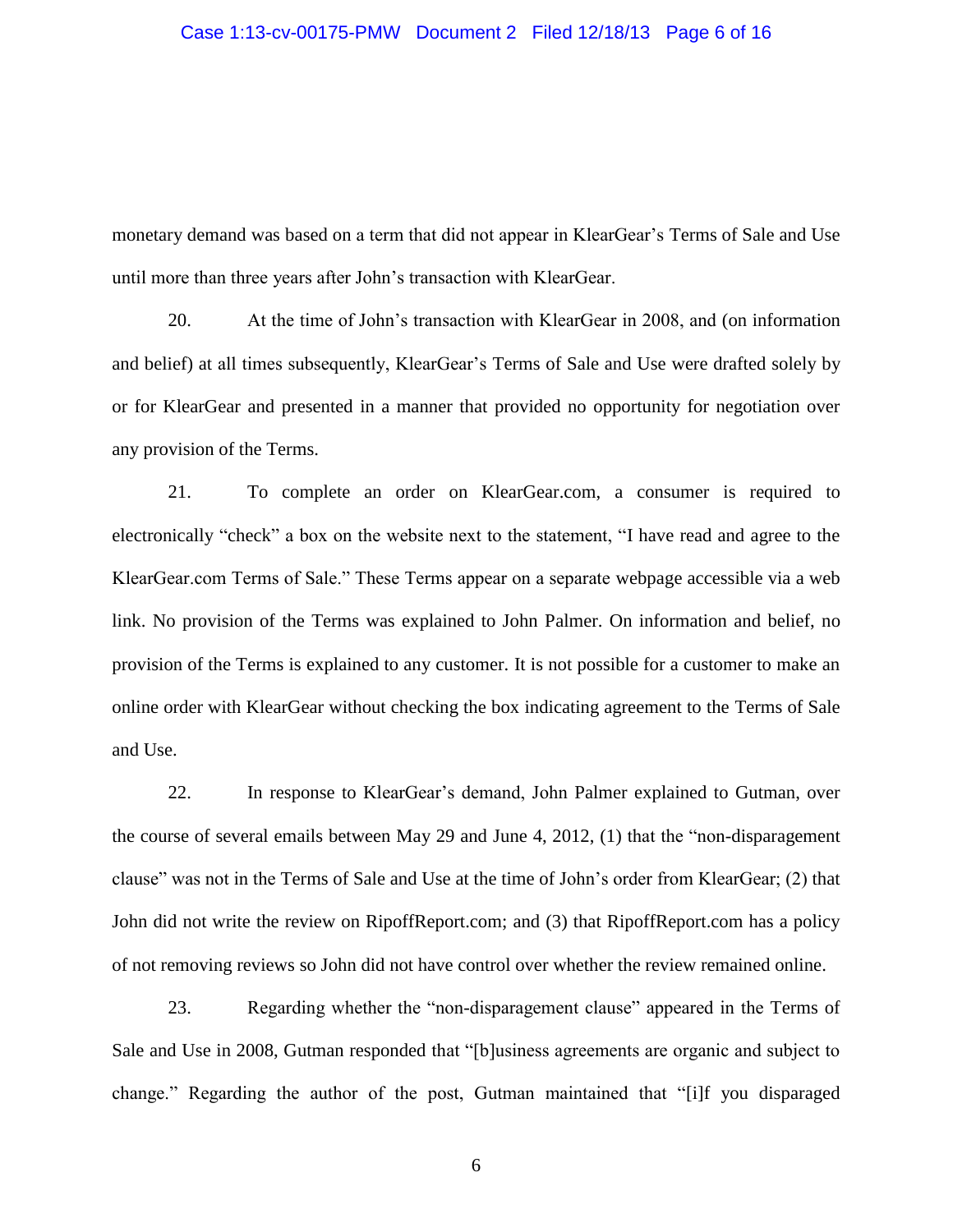#### Case 1:13-cv-00175-PMW Document 2 Filed 12/18/13 Page 7 of 16

KlearGear.com to another person who published negative content, you have still breached the terms of our sales contract." Regarding John's ability to remove the content, Gutman stated that, notwithstanding RipoffReport.com's policy, "this matter will remain open until the published content is removed."

24. In his first email to John Palmer on May 29, 2012, Gutman specifically threatened that the \$3,500 "account" would be "reported to credit bureaus until paid," and all of Gutman's emails contained a notice at the bottom threatening to submit a negative credit report to a reporting agency "if you fail to fulfill the terms of your credit obligations."

25. Worried that Gutman would follow through on his threat to file a negative credit report, the Palmers monitored John's credit throughout the summer of 2012.

26. A negative report appeared on John's credit reports from two of the three major credit reporting agencies, Experian and Equifax, in August 2012, reflecting a \$3,500 debt with KlearGear as creditor.

27. On information and belief, KlearGear reported John's alleged "debt" to the credit reporting agencies.

28. After seeing the negative report, the Palmers immediately called Experian and Equifax to dispute the \$3,500 debt.

29. On August 27, 2012, John received another email from Gutman stating that, under KlearGear's "Chargeback/Dispute Policy," John now owed KlearGear an additional \$50 "[d]ue to a recent dispute."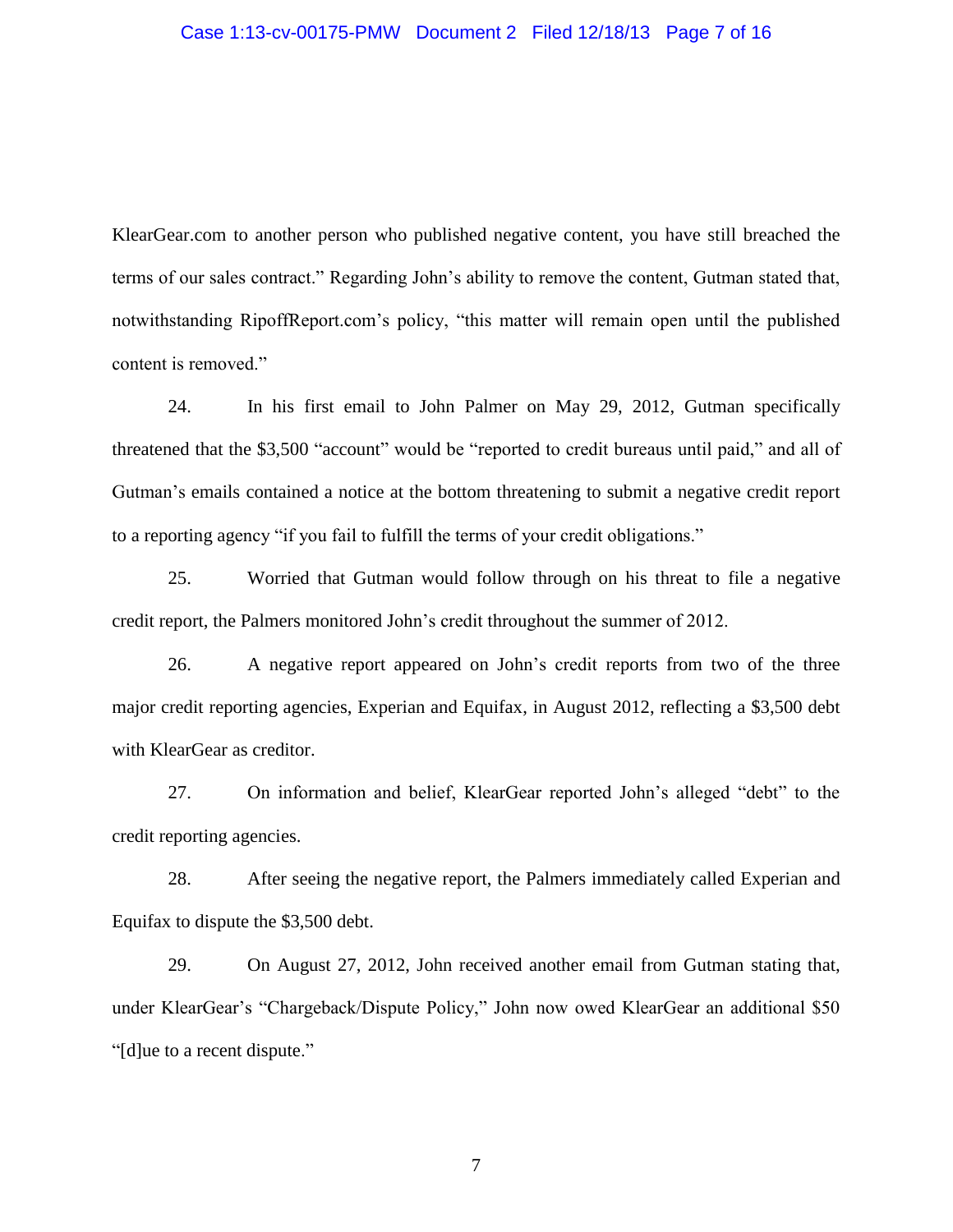30. KlearGear's "chargeback and dispute policy," contained within its Terms of Sale and Use, stated at the time of John Palmer's original transaction that KlearGear charges a \$50 fee "should KlearGear.com not be given an opportunity to resolve any dispute as provided in this section," and further provides that the customer agrees to "allow KlearGear.com to attempt settlement of any order-related or billing-related dispute for 30 days before disputing with any third party, credit card company, or bank."

31. After John Palmer explained by email why he did not owe this additional \$50, he received an email on August 28, 2012, from Legal@kleargear.com, this time signed by Michael Brock of KlearGear's Legal Affairs department, stating that: "When a dispute is received by a credit bureau, the process they follow is to contact the merchant and confirm that the debt is valid or not [sic]. We received this request today from Experian and confirmed that it is valid."

32. In November and December of 2013, KlearGear repeated to media organizations the allegation that John Palmer owed the \$3,500 fine, and KlearGear's allegation was publicly reported by those organizations. *See* Pamela Brown, *Couple fined for negative online review*, CNN.com, Dec. 4, 2013, *at* http://www.cnn.com/2013/12/02/tech/couple-finedfor-negative-review; Matt Gephardt, *Fined for Posting a Negative Review Online*, KUTV.com, Nov. 21, 2013, *at* http://www.kutv.com/news/features/gephardt/stories/vid\_474.shtml.

33. John Palmer's credit report from Equifax currently reflects that the alleged \$3,500 "debt" was at some point referred to Fidelity for collection.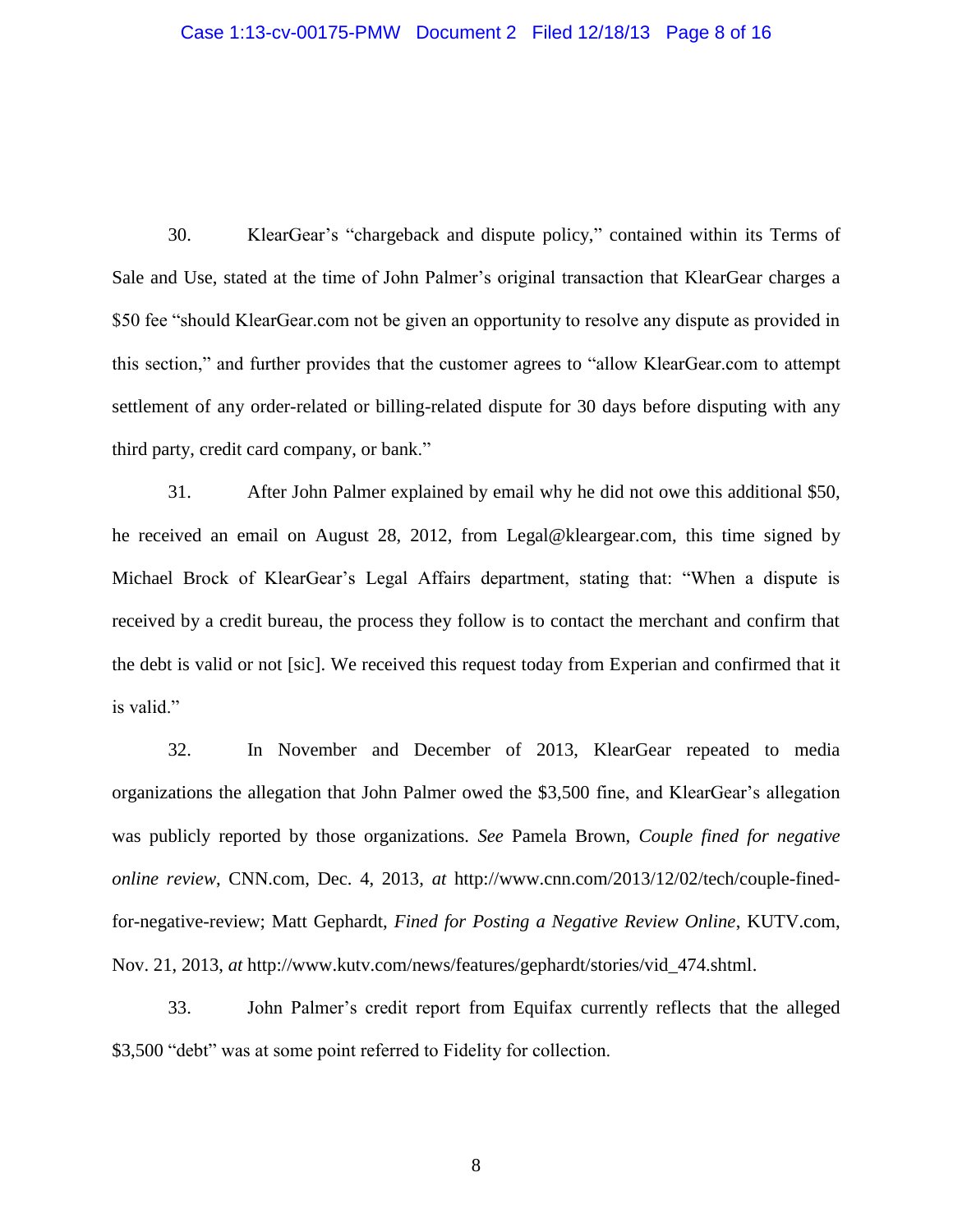#### **Consequences of KlearGear's Actions**

34. As a result of KlearGear.com's negative report about John Palmer's credit and KlearGear's insistence that the debt was valid after the Palmers disputed it with the credit reporting agencies in August 2012, the Palmers were subject to economic disadvantage, delay, and outright denial in attempting to obtain credit, including in the following instances:

- a. Despite having been pre-approved for a loan to purchase a car from Cutrubus Volkswagon in Layton, Utah, in December 2012, the Palmers' loan was delayed approximately one month because the Palmers had difficulty securing a lender, and (on information and belief) the Palmers paid a more expensive interest rate than would have applied without John's alleged KlearGear "debt" on his report;
- b. American Express refused to issue John Palmer a personal credit card; and
- c. When the Palmers' furnace broke in October 2013, they were denied credit to pay for a new furnace, and as a result, the Palmers and their three-year-old son were left without heat in their home during three cold weeks until the Palmers had saved enough money to buy a new furnace without credit.

35. Additionally, as a result of KlearGear's negative report about John Palmer's credit and KlearGear's insistence that the debt was valid after the Palmers disputed it with the credit reporting agencies in August 2012, the Palmers also suffered the following injuries:

> a. The Palmers were deterred, in the spring of 2013, from seeking to refinance their home or secure a home equity loan for important roof and window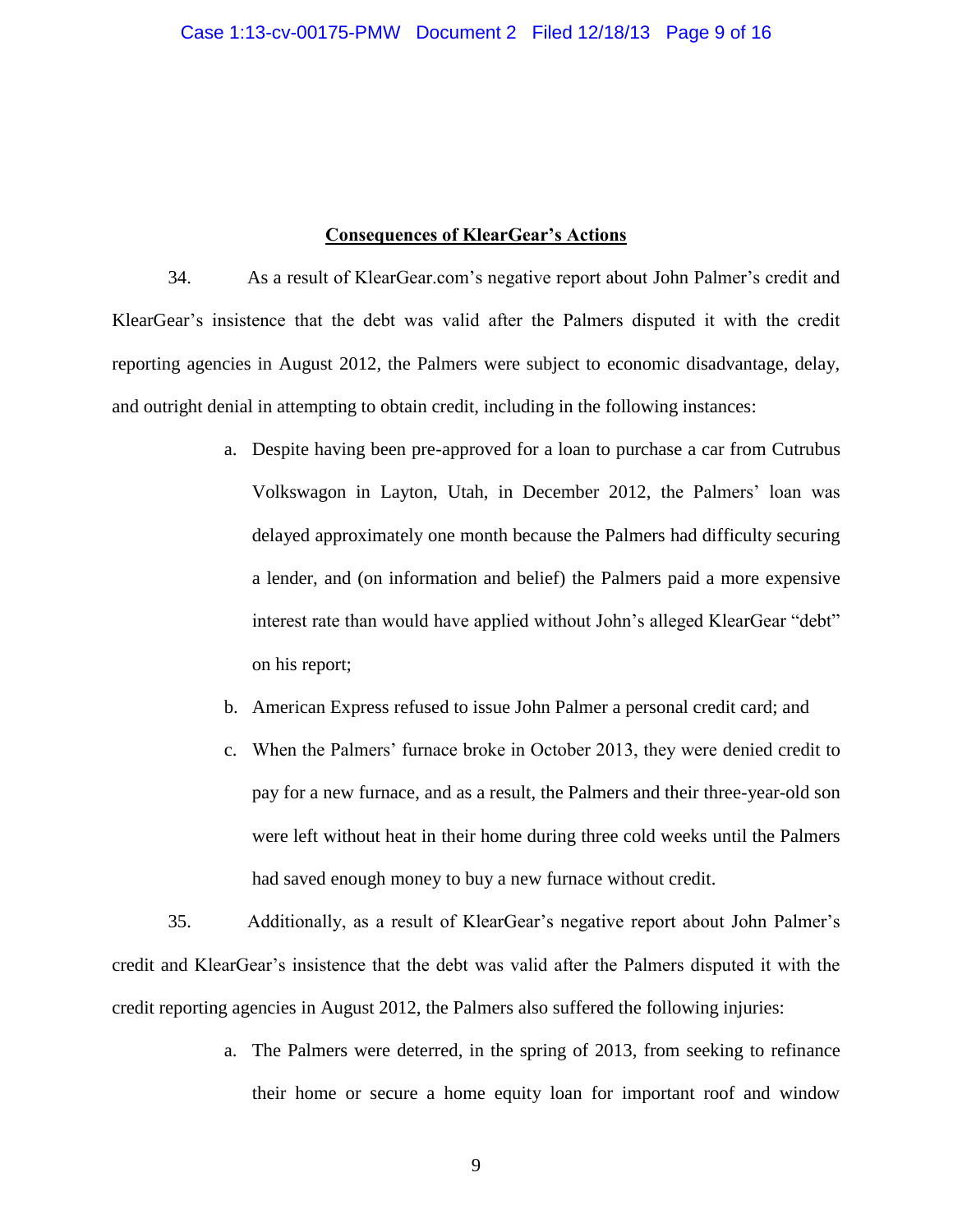repairs, because the Palmers knew from their experience with the car loan that they would have trouble securing credit;

- b. The Palmers currently wish to sell their home and purchase a new one, but they have not done so because they know from experience that they will have difficulty securing credit for a new home purchase;
- c. The Palmers have experienced injury to reputation, anxiety about their financial circumstances, humiliation and frustration at being treated as financially irresponsible and at being interrogated by potential lenders about their alleged "debt" to KlearGear, concern for the well-being of their young son during the period when their house had no heat because of the Palmers' inability to obtain credit to replace their broken furnace in October 2013, and other emotional distress; and
- d. From August 2012 through the present, the Palmers have spent numerous hours trying to convince the credit reporting agencies to remove the erroneous report from John's credit report and trying to obtain credit from lenders reluctant to lend money to the Palmers because of the erroneous report on John's credit.

36. KlearGear's re-publication in November and December 2013 of the allegation that John Palmer continues to owe KlearGear a valid debt perpetuated the injury to John Palmer's reputation caused by KlearGear's initial false report about John's credit.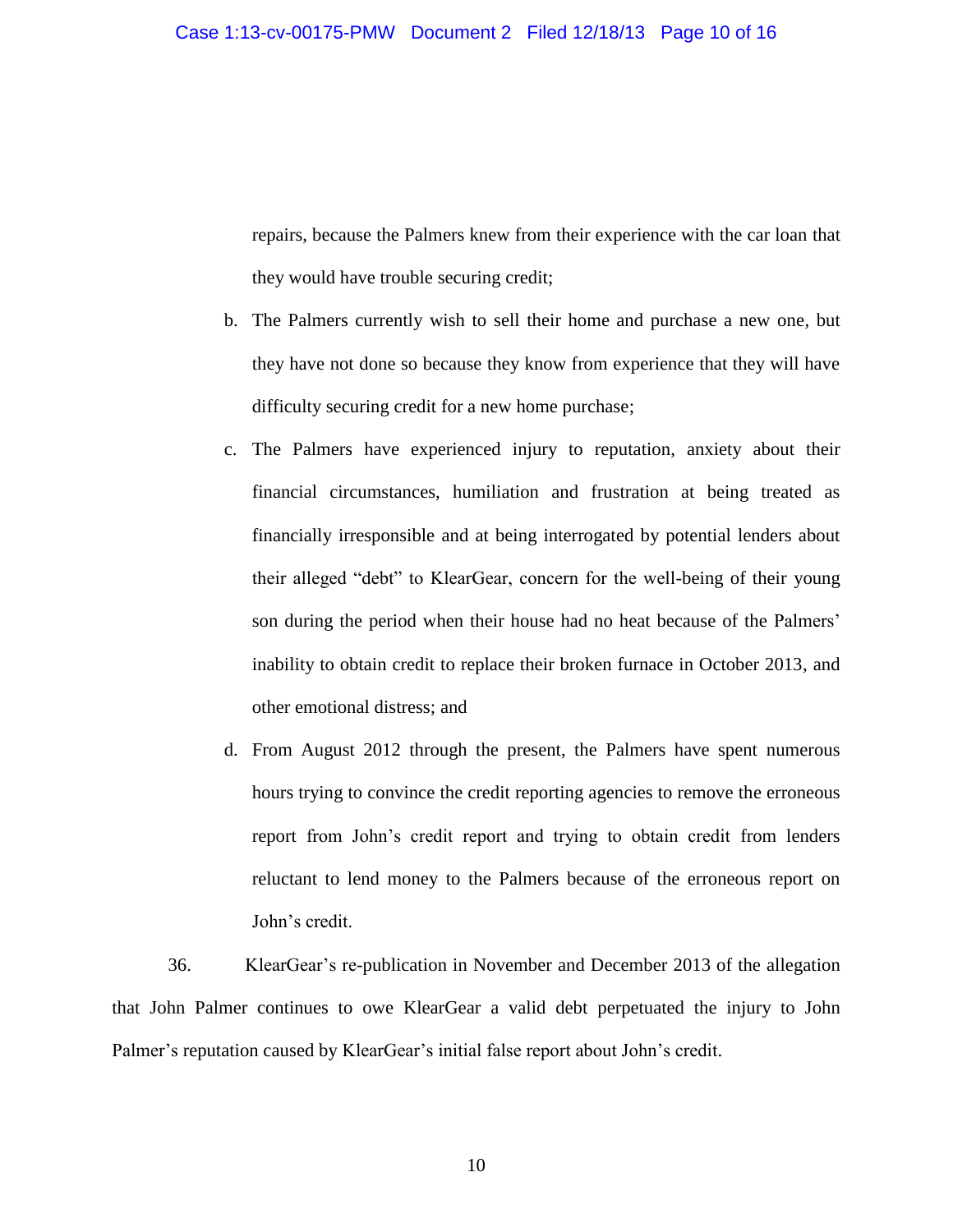### **CAUSES OF ACTION**

### **COUNT ONE: Declaratory Judgment Act, 28 U.S.C. § 2201 (against all defendants)**

37. There is an ongoing controversy between the Palmers and KlearGear (and/or Fidelity) regarding whether John Palmer owes KlearGear (and/or Fidelity) money because of KlearGear's "non-disparagement clause" and/or "chargeback and dispute policy." KlearGear's insistence that the debt is valid is causing continuing injury to John Palmer's credit and therefore continuing economic and consequential harms to the Palmer family as described above.

38. The Palmers seek a declaratory judgment that John Palmer's alleged "debt" arising out of KlearGear's "non-disparagement clause," and any other alleged "debts" premised thereon, are null and void, for each of the following reasons:

- a. The "non-disparagement clause" is not binding on John Palmer because it was not included in KlearGear's Terms of Sale and Use at the time of his transaction and because he never agreed to it;
- b. John Palmer did not violate the "non-disparagement clause" because he did not write the critical review on RipoffReport.com;
- c. The "non-disparagement clause" is void as procedurally and substantively unconscionable;
- d. The "non-disparagement clause" is unenforceable under the First Amendment because the appearance of such a term in a contract of adhesion is not a voluntary, knowing and intelligent waiver of a constitutional right, and any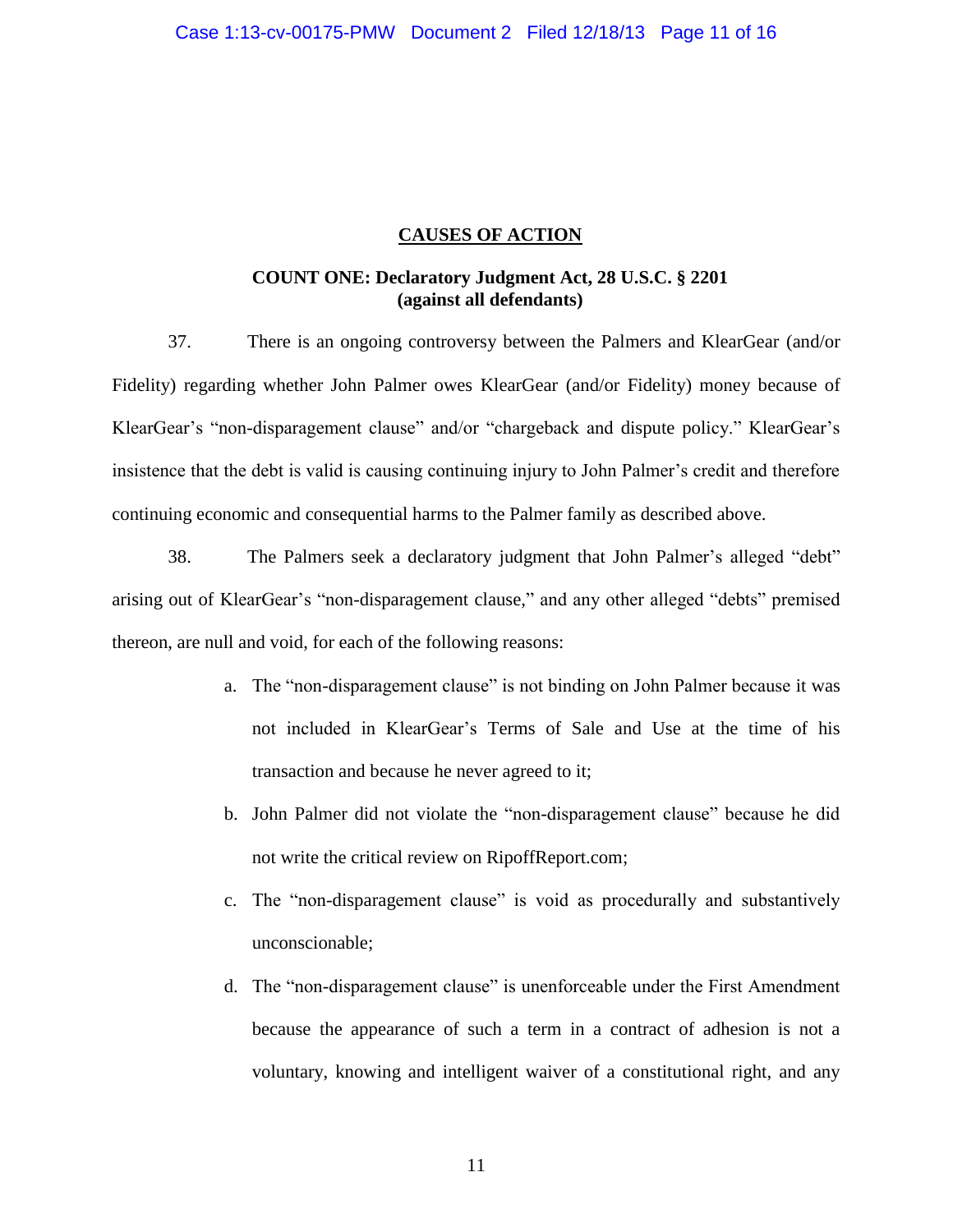attempt to enforce such a term in court would invoke the power of the state so as to constitute state action; and

e. John Palmer did not violate the terms of the "chargeback and dispute policy" because he disputed the alleged "debt" directly with KlearGear.com by email between May 29 and June 4, 2012, which was more than 30 days before he disputed the debt with any credit reporting agency.

## **COUNT TWO: Fair Credit Reporting Act, 15 U.S.C. § 1681s-2(b) (against KlearGear.com)**

39. In August 2012, John Palmer's alleged "debt" to KlearGear appeared on his credit reports prepared by Experian and Equifax.

40. The Palmers disputed this debt with both Experian and Equifax.

41. KlearGear received notice of the debt from and confirmed the validity of the debt to Experian.

42. On information and belief, KlearGear also received notice of the debt from and confirmed the validity of the debt to Equifax.

43. The fact that KlearGear confirmed the debt — which it knew or should have known was invalid — demonstrates that KlearGear failed to conduct an investigation with respect to the disputed information, review all relevant information provided by the consumer reporting agency, and delete the inaccurate information, as required by the Fair Credit Reporting Act, 15 U.S.C. § 1681s-2(b).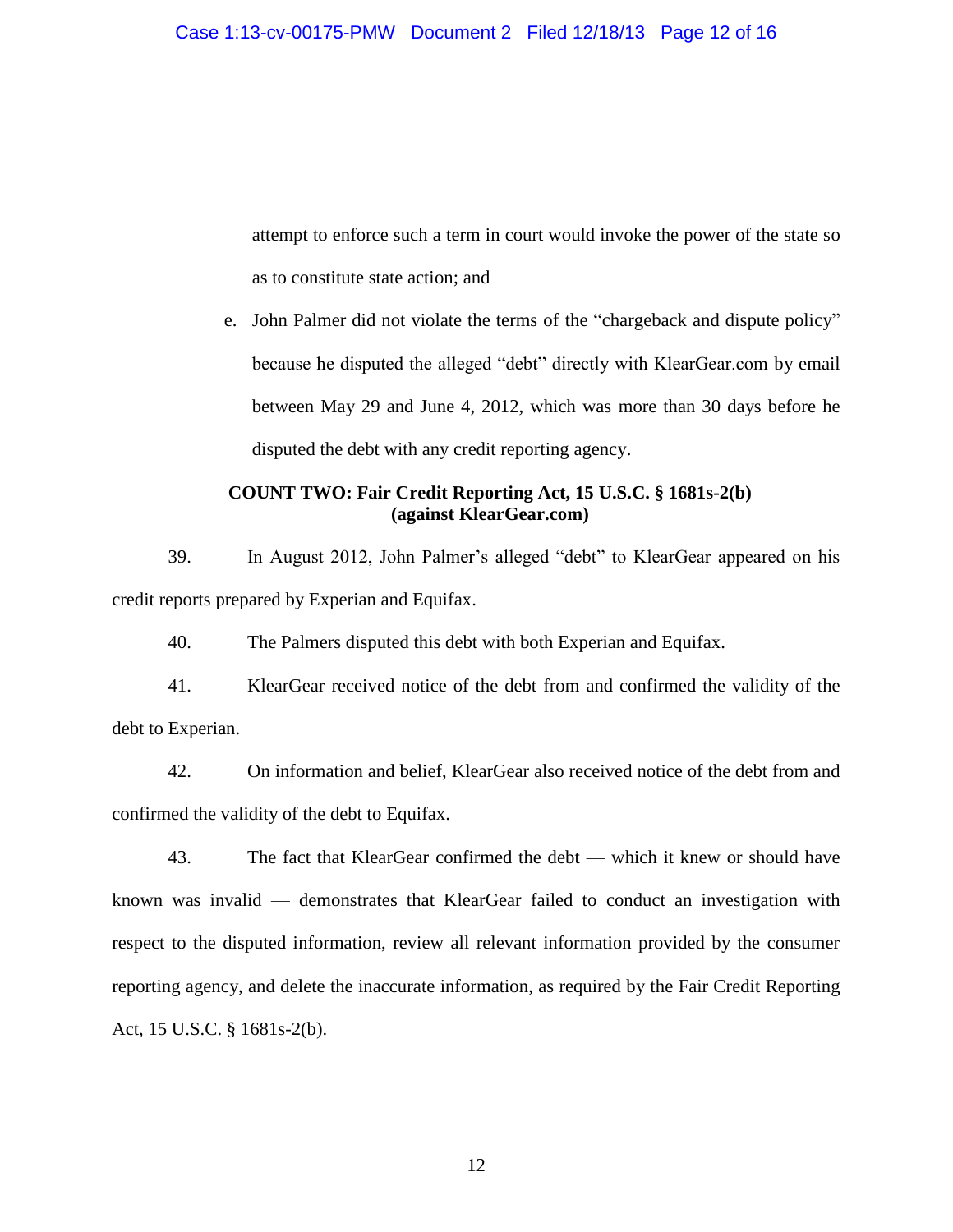44. The fact that KlearGear could easily have determined that John Palmer did not owe KlearGear any money under the "non-disparagement clause," and in fact was not subject to the clause, demonstrates that KlearGear's breach of its statutory duties under the Fair Credit Reporting Act, 15 U.S.C. § 1681s-2(b), was willful within the meaning of that statute, 15 U.S.C. § 1681n(a), and at the very least negligent, 15 U.S.C. § 1681o(a).

45. As a result of KlearGear's failure to investigate, review all relevant information, and delete erroneous information, the Palmers have suffered economic, consequential, and emotional harms, as described in paragraphs 34-35.

### **COUNT THREE: Defamation (against KlearGear.com)**

46. In the summer of 2012, KlearGear reported and then confirmed to one or more credit reporting agencies that John Palmer owed KlearGear a debt of \$3,500.

47. In November and December of 2013, KlearGear stated to more than one media outlet that John Palmer owed KlearGear a debt of \$3,500.

48. These statements were false and not subject to any privilege.

49. These statements impeached John Palmer's honesty, integrity, and reputation and thereby injured him in the eyes of the statements' audience — both the credit agencies and the public — and exposed him to ridicule and to denials of credit.

50. KlearGear knew or should have known that the statements were false.

51. KlearGear's repeated reports of John Palmer's alleged "debt" when KlearGear knew or should have known that it was invalid and KlearGear's emails threatening to report the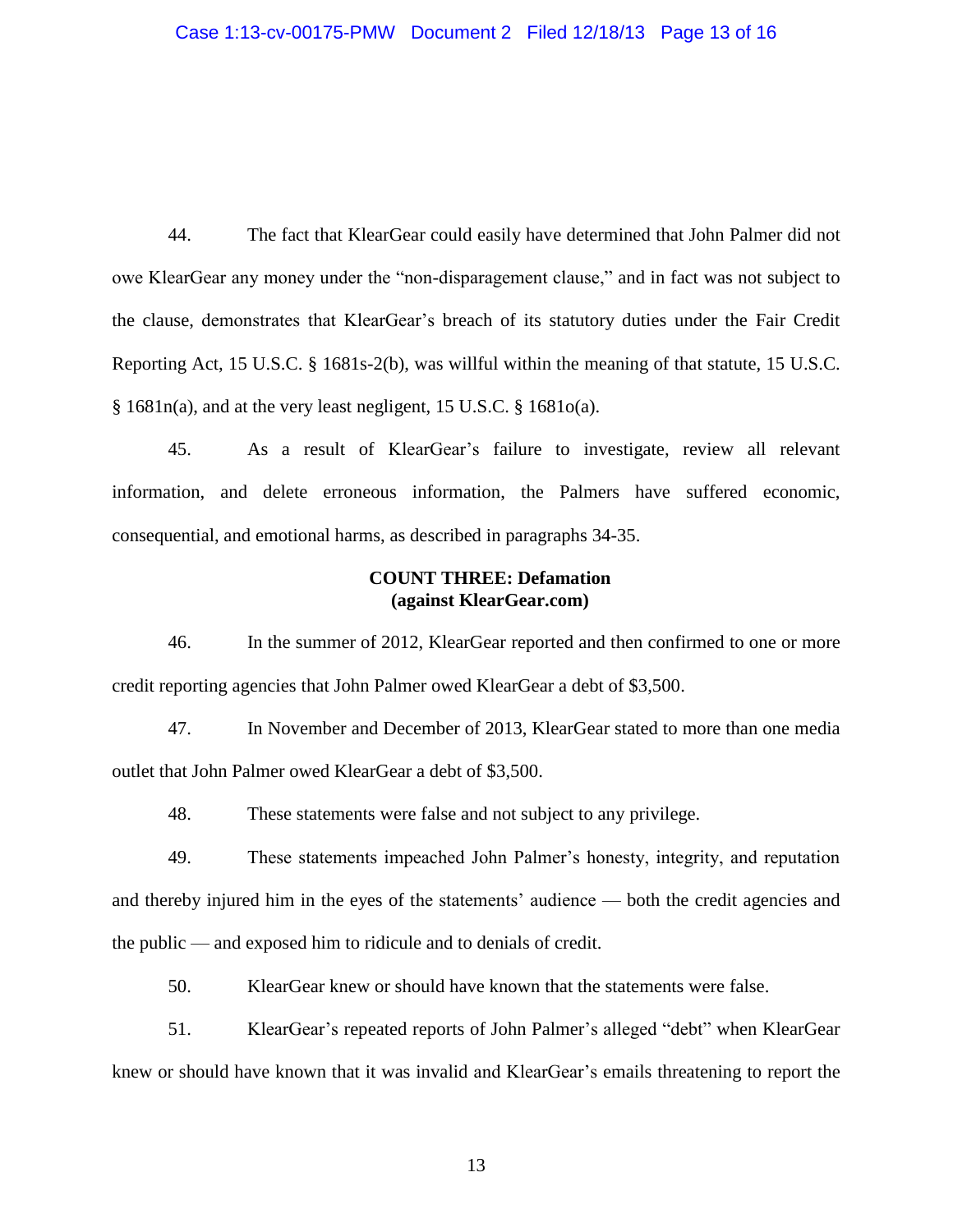alleged "debt" to credit bureaus if it was not paid, demonstrate that KlearGear acted with reckless disregard for the truth or falsity of its statements or with knowledge that they were false, and that KlearGear acted with malice and willful intent to injure John Palmer in retaliation for his wife Jennifer's critical review of KlearGear and for John's failure to accede to KlearGear's unjustified demands for payment under the "non-disparagement clause" to which he had never agreed.

52. KlearGear's false reports resulted in economic, consequential, and emotional harms to the Palmers, as described in paragraphs 34-36.

## **COUNT FOUR: Intentional Interference with Prospective Economic Relations (against KlearGear.com)**

53. By reporting and confirming John Palmer's alleged "debt" to one or more credit reporting agencies in 2012, KlearGear intentionally interfered with John Palmer's prospective economic relations with various lenders by undermining his attempts thereafter to secure credit.

54. KlearGear's interference with John Palmer's attempts to secure credit was carried out for an improper purpose: retaliating against John Palmer for his wife Jennifer's critical review of KlearGear and for John's failure to accede to KlearGear's unjustified demands for payment under the "non-disparagement clause" to which he had never agreed.

55. KlearGear's interference with John's attempts to secure credit was carried out by the improper means of a disparaging falsehood — namely, reporting an alleged "debt" that KlearGear knew or should have known was invalid.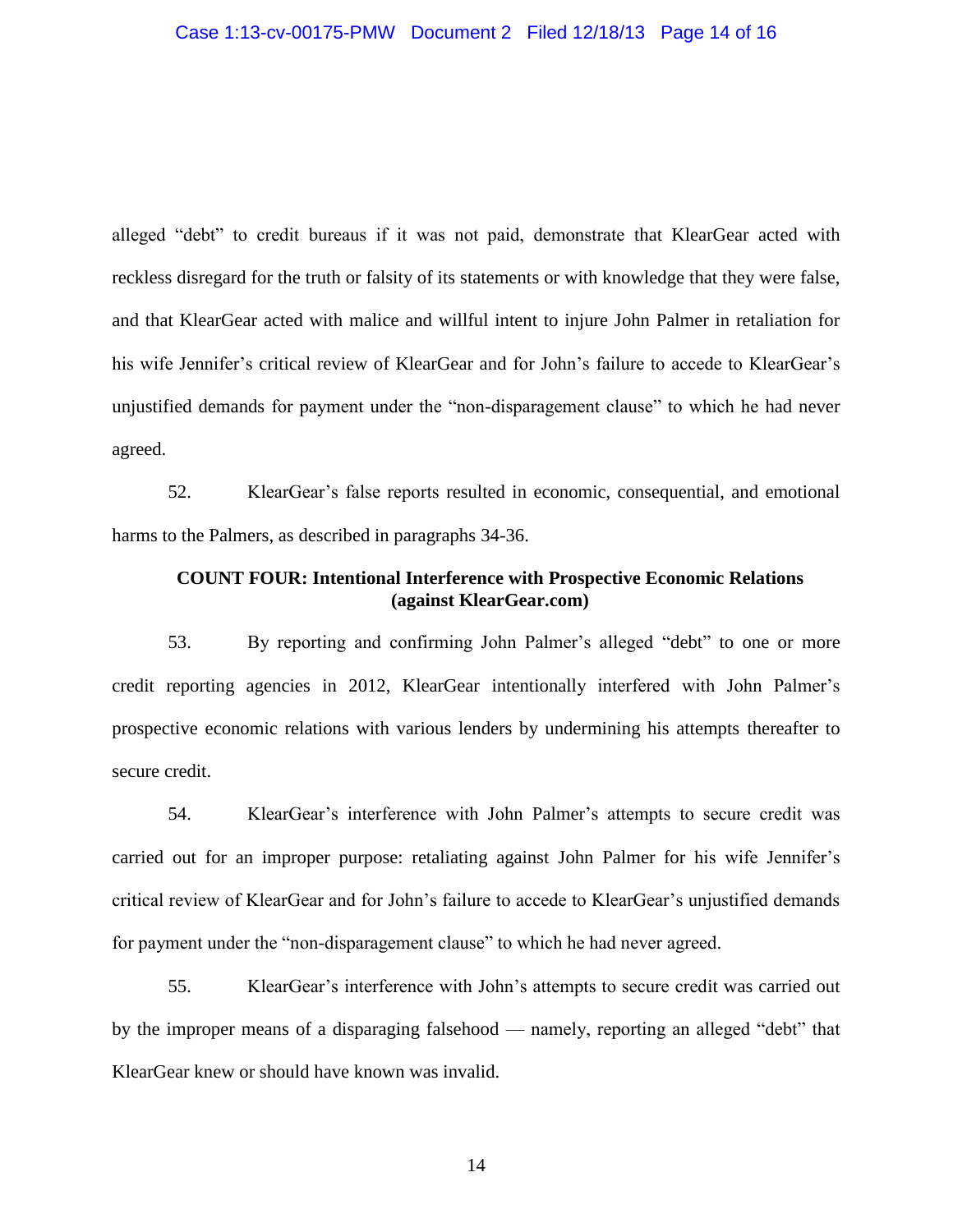56. KlearGear's reporting of John's alleged "debt" when KlearGear knew or should have known that it was invalid and KlearGear's emails threatening to report the alleged "debt" to credit bureaus if it was not paid, demonstrate that KlearGear acted with malice and with willful intent to injure John Palmer in retaliation for his wife Jennifer's critical review of KlearGear and for John's failure to accede to KlearGear's unjustified demands for payment under the "non-disparagement clause" to which he had never agreed.

57. KlearGear's false reports resulted in economic, consequential, and emotional harms to the Palmers, as described in paragraphs 34-35.

## **COUNT FIVE: Intentional Infliction of Emotional Distress (against KlearGear.com)**

58. By reporting and confirming to one or more credit reporting agencies John Palmer's alleged "debt" to KlearGear, which KlearGear either knew or should have known was invalid, KlearGear intentionally and/or recklessly engaged in outrageous conduct.

59. KlearGear's false reports caused the Palmers severe emotional distress, as described in paragraph 35.

### **RELIEF REQUESTED**

WHEREFORE, plaintiffs pray that this Court:

A. Declare that John Palmer does not now, and never did, owe KlearGear or any other party any money based on KlearGear's "non-disparagement clause" or any money based on John Palmer's failure to make any payment allegedly owing under that clause or John Palmer's dispute that he owed any money under that clause;